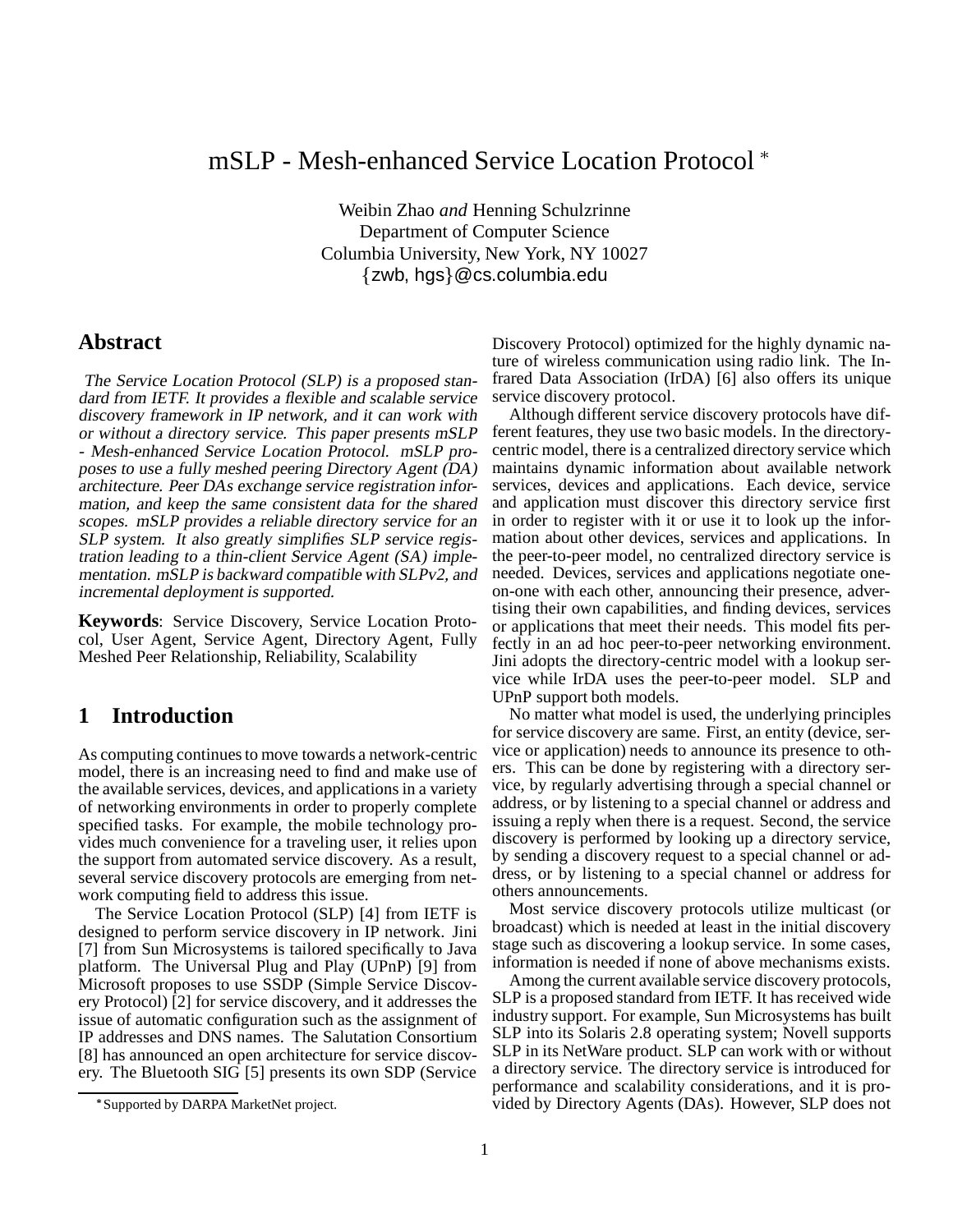define how DAs should coordinate with each other when multiple DAs exist.

This paper presents mSLP - Mesh-enhanced Service Location Protocol, which enhances SLP with an interaction scheme for DAs. It proposes that if DAs are needed in an SLP system, a fully meshed peering DA architecture should be used, i.e., more than one DA should be present for each scope, and they should maintain a fully meshed peer relationship. Peer DAs exchange service registration information, and keep the same consistent data for the shared scopes. mSLP provides a reliable directory service for an SLP system. It also greatly simplifies SLP service registration leading to a thin-client Service Agent (SA) implementation. Thus, the scalability of an SLP system can also be enhanced. Moreover, mSLP is entirely backward compatible with the SLP specification defined in RFC 2608, and incremental deployment is supported.

The rest of this paper is organized as follows: first, we provide some background information about SLP in Section 2, then we describe the design of mSLP in Section 3, covering design considerations, peer relationship management and message forwarding control. We show an mSLP system example in Section 4, and discuss the implementation in Section 5. We list related work in Section 6, and conclude in Section 7.

### **2 SLP Overview**

Defined in Request for Comments (RFC) 2608, SLP provides a flexible and scalable framework for service discovery in IP network. Using SLP, a networked service (device, or application) can easily find all available service types, the locations (URLs) where a specific service is provided, and service descriptions. To understand how SLP works, we first review several important concepts SLP used to describe and manage networked services.

- **Service Location** Service locations in SLP are given by URLs, which can be any URL conforming to URI standard [1] such as "http://www.srvloc.org", or can be of the service: scheme defined in [3] such as "service:lpr://mandolin.cs.columbia.edu".
- **Service Type** Each service in SLP has a service type. For example, the service type of "http://www.srvloc.org" is "http" (web service); the service type of "service:lpr://mandolin.cs.columbia.edu" is "service:lpr" (printing service). All services in SLP are categorized by their service types.
- **Service Description** Besides service location and service type, each service in SLP has many other properties which can be described by a set of attribute/value pairs. These properties include service capability and configuration parameters. For example, we may specify "resolution  $= 1200$  dpi" for a printer service.



Figure 1: SLP System Architecture

- **Service Scope** Each service in SLP has one or more service scopes which specify its service range. The service scope is a logical concept in SLP used to arrange services into groups. A scope could indicate a geographic location (such as "London"), a administrative group (such as "Law School"), or other category (such as "Emergency"). Service scope provides further scalability for SLP in large systems.
- **Service Lifetime** Each service registration has a validity period given by its service lifetime (such as 12 hours). A registration needs to be refreshed before its lifetime has expired, otherwise the registration will be removed from the directory service.

There are three different entities in an SLP system: User Agents (UAs), Service Agents (SAs), and Directory Agents (DAs). Figure 1 illustrates their relationship.

- **User Agents (UAs)** A UA initiates service discovery on behalf of one or more applications. It sends queries to all SAs via multicast or to a DA via unicast if there is such DA supporting the query scope. A UA uses three different types of SLP messages to discover the desired services. First, it issues a service type request (SrvTypeRqst) message to get a list of all available service types in a service type reply (SrvTypeRply) message. Second, it issues an attribute request (AttrRqst) message to get a list of all attributes for a given service type in an attribute reply (AttrRply) message. Third, it issues a service request (SrvRqst) message with an attribute predicate specifying the characteristics of the desired service to get a list of URLs giving the locations of matched services in a service reply (SrvRply) message. Starting from the desired service type, and a set of attributes describing the service, SLP resolves the service addresses (URLs) for the user.
- **Service Agents (SAs)** An SA works on behalf of one or more services. It responds directly to UA queries. If DAs exist, it registers the services with DAs using service registration (SrvReg) messages. SLP supports incremental service registration in which an SA can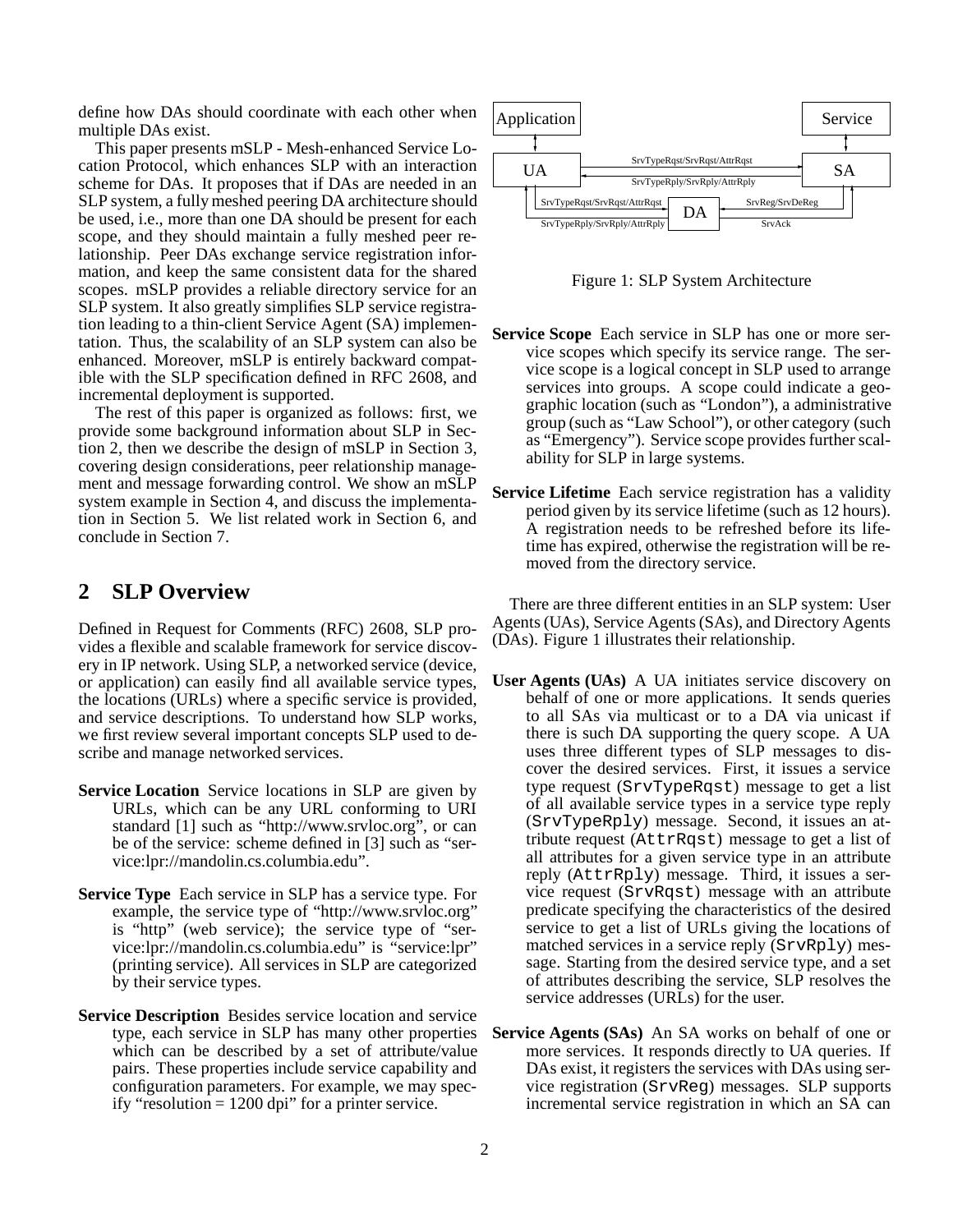

Figure 2: DA Discovery: (1) Active (2) Passive



Figure 3: Small SLP System without DAs

update attribute values or add new attributes to a previously registered service. The new attributes replace the old values, but do not affect the attributes which were included previously and are not present in the update. Thus, a SrvReg message can be a fresh service registration or an update to a previous registration. An SA can also deregister the services with DAs using service deregistration (SrvDeReg) messages before the registered services become expired.

**Directory Agents (DAs)** A DA serves as a centralized information repository in an SLP system. It accepts SA registrations and answers UA queries. DA support is optional in an SLP system; it is introduced for performance and scalability considerations. DAs can be discovered (Figure 2) in two ways: active or passive. In SLP, each DA periodically sends unsolicited DA advertisement (DAAdvert) messages to the administratively scoped SLP multicast [10] address (239.255.255.253). All UAs, SAs and DAs listen to this address to discover the existing DAs. This is known as passive DA discovery. UAs and SAs can also perform active DA discovery by issuing a multicast DA discovery service request message (SrvRqst with a service type of "service:directoryagent") to above address. DAs answer each DA discovery request with a unicast DA advertisement message.

Whether DAs exist or not, an SLP system can provide the same service discovery functionality. However, it works a little bit differently.

• In a small SLP system without DAs (Figure 3), UAs directly send service request (SrvRqst) messages to

Figure 4: Medium SLP System with DAs



Figure 5: Large SLP System with Multiple Scoped DAs

all SAs via multicast, and SAs respond with unicast service reply (SrvRply) messages.

- Since it is not very efficient for a UA to query all SAs via multicast every time it does service discovery, in a medium-sized SLP system (Figure 4), DAs are introduced to provide a centralized directory service. SAs register services with DAs, and UAs look up service information from DAs. All service registrations from SAs and service queries from UAs are sent to DAs via unicast.
- In a large SLP system (Figure 5), DAs are arranged into different scopes. For example, services from Columbia University and NYU are assigned to different scopes served by different DAs. This ensures further scalability of SLP.

We can see that SLP achieves scalability by using DAs and service scopes. However, the centralized directory service provided by DAs presents a single failure point in an SLP system. To ensure reliability, multiple DAs are needed for each service scope. When multiple DAs are present, how should they interact with each other? This is an open issue in SLPv2 (SLP version 2).

### **3 Design of mSLP**

mSLP enhances SLP with an interaction scheme for DAs to provide a reliable directory service. It proposes that if DAs are needed in an SLP system, a fully meshed peering DA architecture should be used, i.e., more than one DA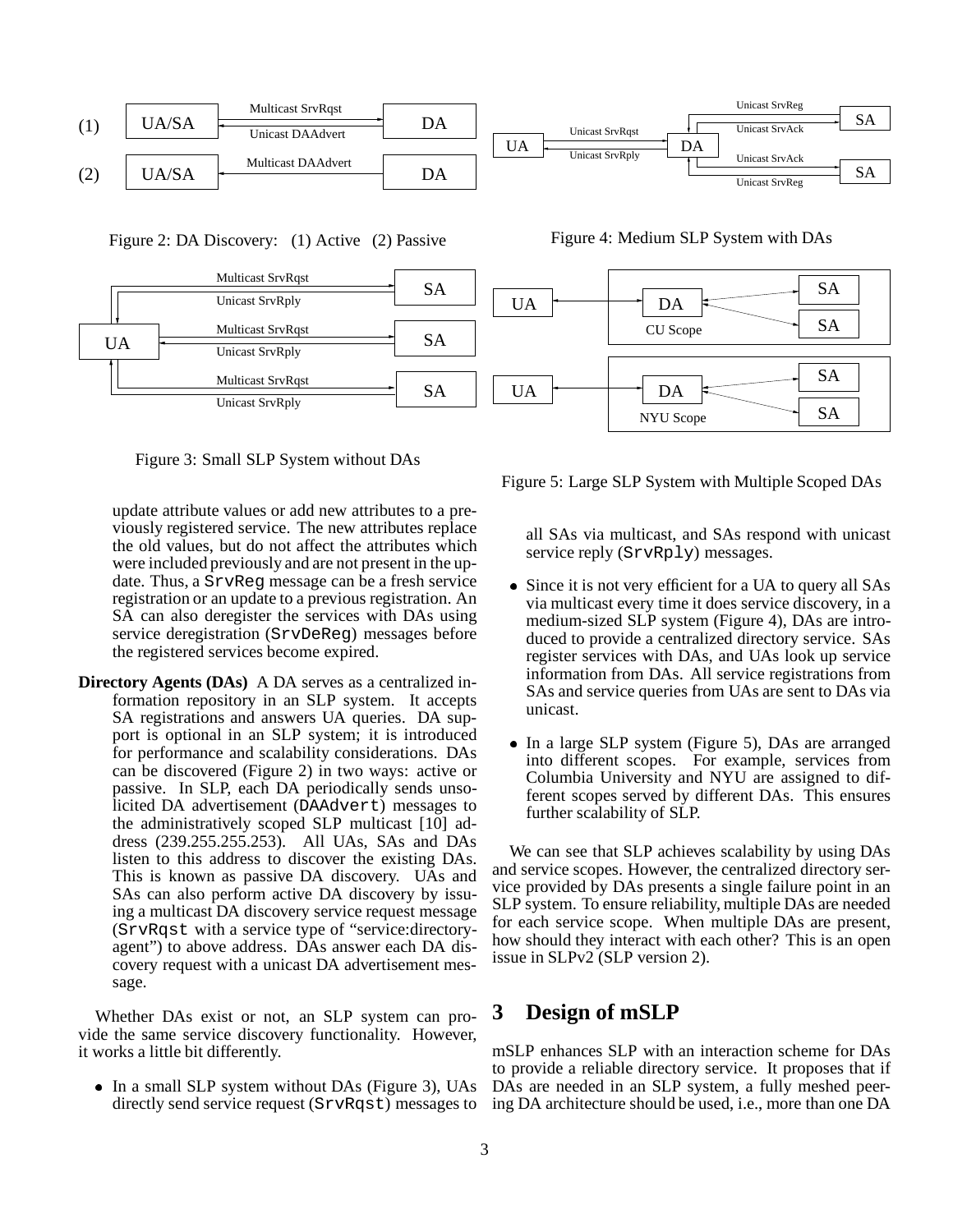| λA | Multicast DA Advert                    | DA2/IJA/SA |
|----|----------------------------------------|------------|
|    | $\lceil$ attr = mesh-enhanced $\lceil$ |            |

Figure 6: Mesh-enhanced DA Advertisement

should be present for each scope, and they maintain a fully meshed peer relationship. Peer DAs exchange their data for the shared scopes when they set up a peer relationship, and continue to exchange new service registration information during the entire peering period. As a result, peer DAs maintain the same consistent data for the shared scopes. Our design uses the following terminology:

- **Peer DAs** If two DAs have one or more scopes in common within one administrative domain, they are peers. Peer DAs coordinate with each other and store the same consistent data for the shared scopes.
- **Peering TCP Connection** a persistent TCP connection kept by a pair of peer DAs for the entire peering period. It provides a reliable communication channel for the peer DAs to exchange messages. Therefore, a DA implementation is not burdened by managing message retransmissions. Its closing can be an indication of the termination of the peer relationship.
- **Mesh-enhanced DA** a DA who maintains a fully meshed peering DA architecture with other DAs in an mSLP system. It carries the "mesh-enhanced" attribute in its DAAdvert messages (Figure 6) to distinguish itself from non-mesh-enhanced DAs.
- **Mesh-aware SA** an SA who understands the "meshenhanced" attribute in a DAAdvert message and uses the mesh-enhanced DA capability accordingly.

In the next three subsections, we first describe our design considerations for mSLP, then we discuss two important issues: how to manage the peer relationship and how to control message forwarding among peer DAs.

#### **3.1 Design Considerations**

**Reliability**: The fully meshed peering DA architecture provides a reliable directory service for an SLP system. It achieves maximum robustness by ensuring that no single failure point exists in the system. All service registrations are kept by at least two DAs. If one DA is down, at least one other peer DA can continue to provide the service information for the scope. More importantly, the peering DA architecture enables a DA to recover from crash with much less effort since a rebooted DA can get the existing data from its peering DA set.

The fully meshed peering DA architecture is built on top of a set of fully meshed peering TCP connections. We choose to use this set of fully meshed peering TCP connections mainly because it greatly facilitates message forwarding control. Any service registration information received by a DA only needs one-hop forwarding to reach all other DAs in the peering DA set. Since adding too many DAs to a peering DA set does not help a lot with the reliability, and it increases the maintenance overhead, we anticipate a small number of DAs for each service scope, and 2-4 is the recommended value. There is no need to have separate DA for each scope. A DA can serve multiple scopes, and a peering TCP connection is used for all shared scopes between each pair of peer DAs.

**Scalability**: The SLPv2 specification requires that SAs register with all existing DAs and re-register when new DAs are discovered, or old DAs are found to have rebooted. This places a substantial burden on an SA implementation. With mSLP, this requirement on SAs can be greatly simplified, i.e., a mesh-aware SA only needs to register with one mesh-enhanced DA in the registration scope, and the registration information will be propagated automatically within the meshed DA set. With mesh-enhanced DAs and simplified SAs, the overall system scalability can be enhanced.

**Compatibility**: mSLP is fully backward compatible with SLPv2. It does not introduce any new protocol elements. mSLP only defines several new attributes for the DAAdvert message and a new SLP extension ("meshforwarding extension").

As we have described in Section 2, each DA periodically multicasts unsolicited DAAdvert messages, which enable a DA to be discovered by UAs, SAs and other DAs. A DA can put new attributes in its DAAdvert messages to signify the information for DA coordination. Thus, by properly setting the attributes in DAAdvert messages and properly handling these attributes at the other party, peer DAs can interact with each other to provide the desired functionality.

The DA coordination is added as an enhancement to a DA, its original functions are not affected. Moreover, the changes are almost transparent to UAs and SAs. UAs can be kept unchanged. SAs can be greatly simplified if they use the DA mesh-forwarding capability for their service registrations. To do this, a mesh-aware SA needs to explicitly specify its mesh-forwarding request by using the mesh-forwarding extension (see Section 3.3 for detail).

**Deployment**: mSLP supports incremental deployment of mesh-enhanced DAs. A mesh-enhanced DA can set up peer relationships with both mesh-enhanced DAs and non-mesh-enhanced DAs. In the latter case, the message forwarding only goes in uni-direction from the meshenhanced DA to a non-mesh-enhanced DA. When meshenhanced DAs coexist with non-mesh-enhanced DAs in a system, a mesh-aware SA should take care of newly found non-mesh-enhanced DAs and rebooted non-meshenhanced DAs since these non-mesh-enhanced DAs can not get existing data from other DAs. Therefore, uniformly mesh-enhanced DAs can provide a much easier job for mesh-aware SAs.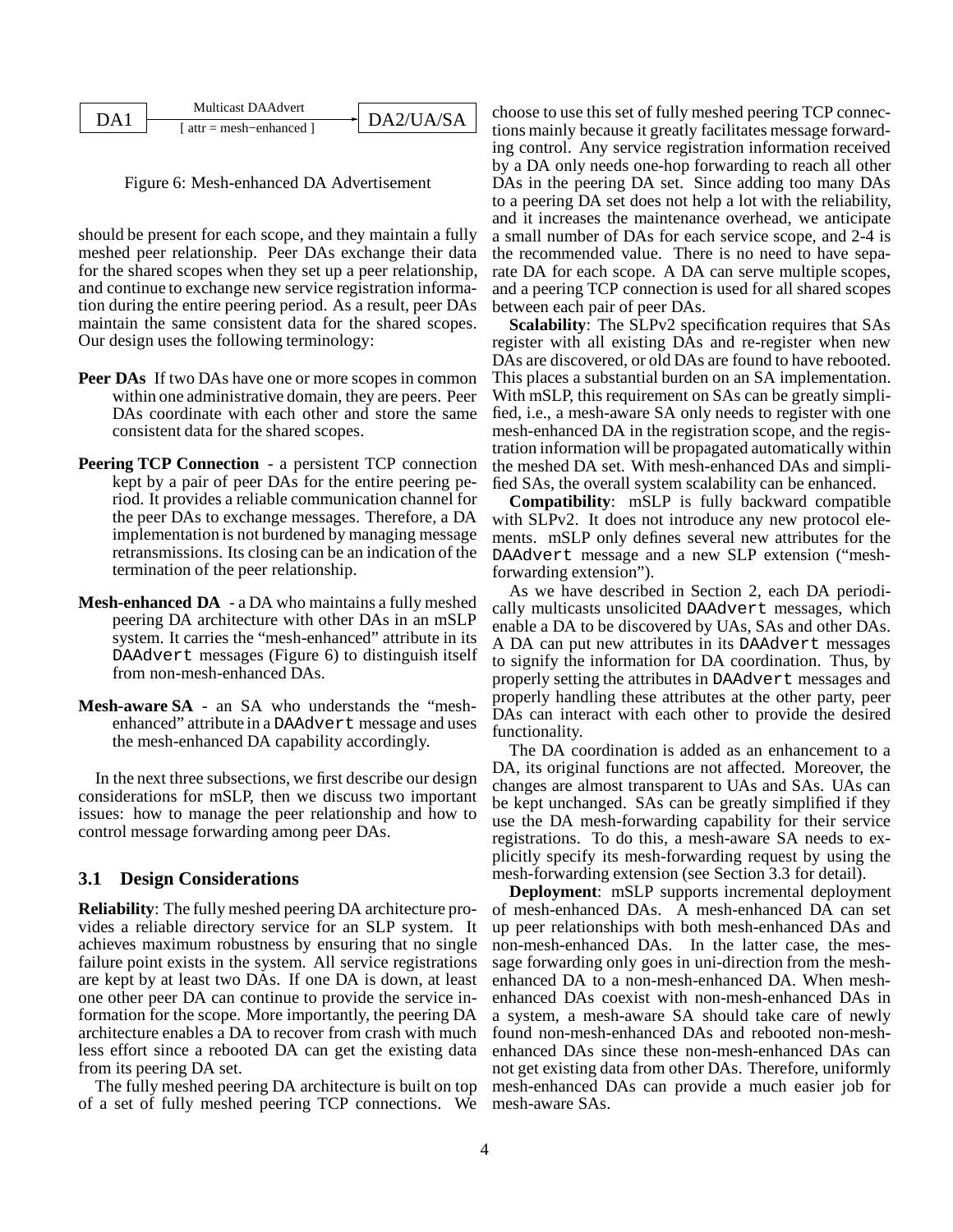

Figure 7: Peering Connection Indication





#### **3.2 Peer Relationship Management**

A peer relationship has three stages: setting up, keeping, and tearing down. In mSLP, a mesh-enhanced DA maintains a peer list. It adds an entry to the list whenever it discovers a new peer, and removes an entry when it finds the corresponding peer is down. Each entry in this peer list should include peer URL, shared scopes, boot timestamp, and peering TCP connection ID. The boot timestamp is used to identify a rebooted peer. The peering TCP connection is used for message forwarding.

When a mesh-enhanced DA learns about a new peer, it creates a peering TCP connection to the peer (at port 427) if such connection does not yet exist. Then it sends a DAAdvert message with the "peering-connection-indication" attribute through this channel to notify the peer that this is a peering TCP connection (Figure 7). Thus, the peer can also use this channel to send messages in opposite direction.

After the peering TCP connection is established or identified, peer DAs begin to forward new service registration information to each other via this channel. At the same time, a mesh-enhanced DA should decide whether it needs to download the data from its new peers. For example, when a newly booted DA joins a peering DA set of three DAs, it needs to get a copy of the existing registration data from any one of these three DAs (the choice can be made randomly), but not from all of them which incurs a lot of redundant transmissions. To do this, it sends a DAAdvert message with the "data-copy-request" attribute to the chosen peer (Figure 8). On the other end, when a meshenhanced DA receives the "data-copy-request" in a DAAdvert message, it dumps all the data of the shared scopes to the requesting DA. Each data record is sent as a SrvReg message, with a re-calculated new lifetime (= old lifetime - elapsed time). After exchanging the data in both directions, peer DAs have the same consistent data for the shared scopes.

According to SLPv2, a DA could close a TCP connection if it has been idle for too long. To keep a peering TCP connection alive, a mesh-enhanced DA sends a DAAdvert message with the "keepalive" attribute (Figure 9) to the

Figure 9: DA Keepalive

peer if no other messages have been sent via the channel for a long period (predefined).

A mesh-enhanced DA should tear down a peer relationship when it finds that the peer has closed the peering TCP connection; when it receives a multicast DAAdvert message from the peer with a DA stateless boot timestamp set to 0 meaning the peer is going to shutdown; or when it has not received any message from the peer via the peering channel for a long period (predefined). In the last case, there may be a network partition and peer DA states get inconsistent. To tear down a peer relationship, a DA stops forwarding any service registration information to this peer, closes peering TCP connection with this peer, and removes this peer from its peer list.

#### **3.3 Message Forwarding Control**

During the peering period, peer DAs forward new service registration information from SAs to each other. We define a new SLP extension - "mesh-forwarding extension" for the message forwarding purpose. This extension is always six bytes long: five-byte extension header and one-byte extension data denoted as "Action" field. The "Action" field is used to specify forwarding actions: TO BE FORWARDED marks the message needs to be forwarded; HAS BEEN FORWARDED means the message has already been forwarded, and there is no need to be forwarded again. The message forwarding rules are as follows:

**1. Explicit Forwarding**: A message is forwarded only when it explicitely requests to be forwarded. A meshaware SA needs to attach the mesh-forwarding extension to a SrvReg or SrvDeReg message and set the "Action" field to TO BE FORWARDED if it wants the message to be forwarded by a mesh-enhanced DA. This is for the compatibility with SLPv2, where SAs need to register with all existing DAs. To avoid unnecessary forwarding, the explicit forwarding rule is used.

**2. One-hop Forwarding**: A SrvReg or SrvDeReg message is forwarded only once by a mesh-enhanced DA to all its peers in the registration scope. Before forwarding a message, a mesh-enhanced DA sets the "Action" field to HAS BEEN FORWARDED. In this way, a forwarded message will never be forwarded again. Since the peering DA set is in a fully connected mesh, one-hop forwarding is enough to ensure that the service registration information from an SA can reach all peer DAs. Figure 10 shows how a service registration message is forwarded.

**3. Handling SrvAck**: A DA always replies with a ser-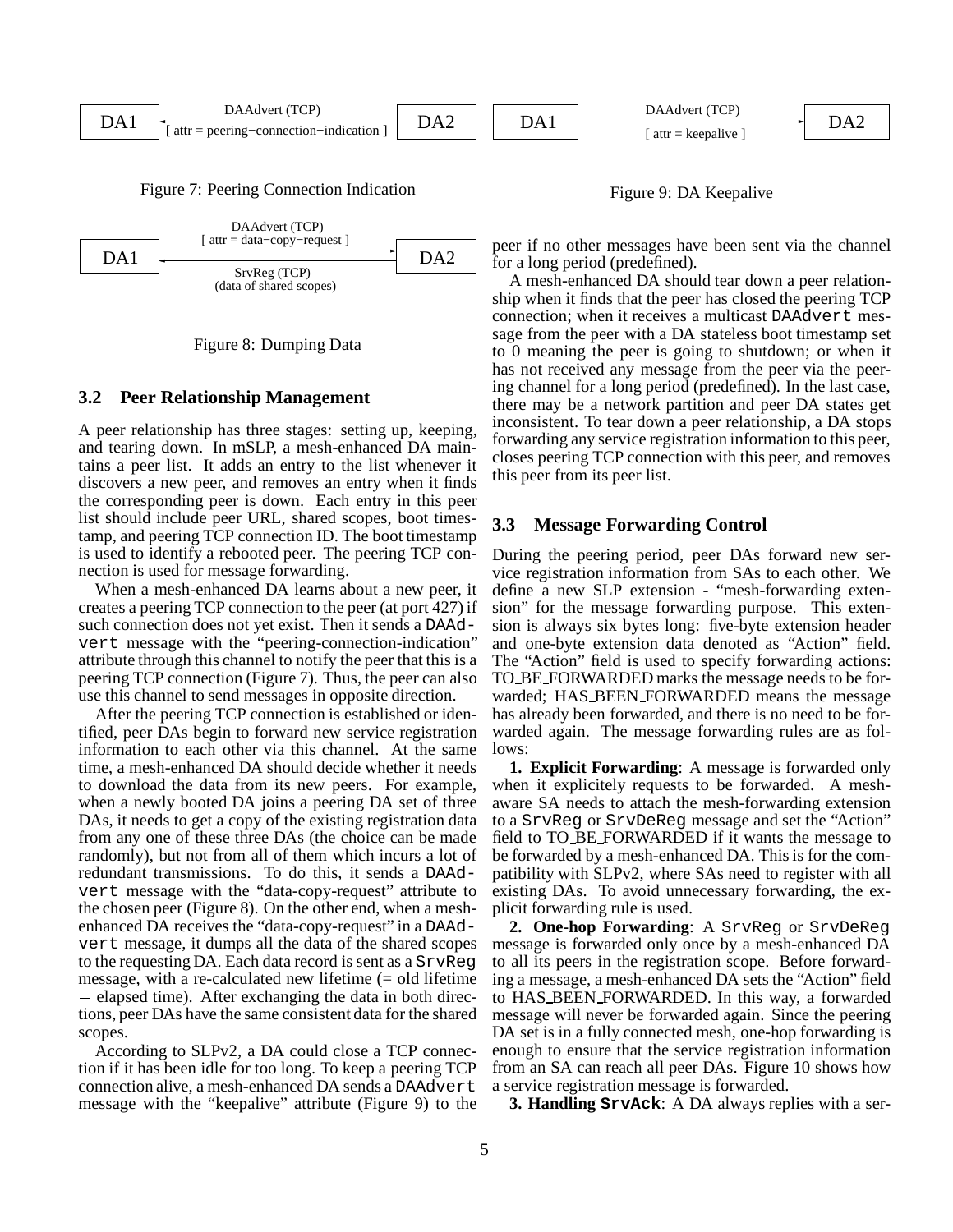

Figure 10: Forwarding Registration

vice acknowledgment (SrvAck) message when it receives a SrvReg or SrvDeReg message. So a mesh-enhanced DA should process SrvAck messages from other DAs.

### **4 Example**

Let's go through an example to see how mSLP works. Considering that we want to deploy an mSLP system in Columbia University main campus, and we would like to assign the services in Law School (L-School), Business School (B-School) and Engineering School (E-School) to three different scopes. Instead of using a separate DA for each school, mSLP uses three DAs in a fully meshed peering architecture. Each DA serves two scopes and each school is served by two DAs (Figure 11). For example, DA1 serves both B-School and E-School, and L-School is served by DA2 and DA3.

We can run this example on four computers: one for the UA/SA, and three for the DAs. Each machine can host only one DA since a DA needs to bind to the SLP reserved port 427. An mSLP system can be in one of the three stages:

**1. Normal stage**: This is a stable stage featuring automatic registration information distribution. Assume that the mesh-aware SA does service registrations with the mesh-forwarding extension, say it registers services in B-School with DA1, services in E-School with DA2, and services in L-School with DA3, then this mSLP system will distribute the service registration information automatically among peer DAs for the shared scopes. Now let the UA query service information in L-School with DA2, it will get the same data as what the SA has registered with DA3.

**2. Under partial DA crash**: This is an unstable stage needs to be taken care of. Assume one of the three DAs crashes, say DA1 (we can simulate its crash by removing its network connection and then turning it off), this mSLP system can still function well unless more DAs crash. Although the data of B-School and E-School are not available from DA1, they can be retrieved from DA3 and DA2, respectively.

**3. Recovery from crash**: When a crashed DA comes up, say DA1 (we reconnect DA1 machine to the network and reboot it), it sets up peer relationship with other DAs again. Since now DA1 carries a new boot timestamp, DA2 and DA3 knows that it is rebooted and coordinates with it. DA1 retrieves B-School data from DA3 and E-School data from DA2, then this peering DA set is back to normal. Thanks to the fully meshed peering DA architecture, the recovery of DA1 from crash is done automatically through



Figure 11: an mSLP System Example

DA coordination, no SA involvement is needed.

### **5 Implementation**

We have done a prototype implementation of mSLP. It is available at http://www.cs.columbia.edu/˜zwb/project/slp. A little more effort is needed for an mSLP DA implementation which requires a peer relationship management and service registration forwarding control. However, an mSLP SA implementation is greatly simplified since it no longer needs to implement the complicated algorithm to register with all existing DAs and to re-register when new DAs are discovered, or old DAs are found to have rebooted. So the overall implementation cost of mSLP is about the same as SLPv2 if it is not reduced.

## **6 Related Work**

Our early work on mSLP was presented as an Internet Draft in "Interaction of SLP Directory Agents for Reliability and Scalability" [14]. The fully meshed peer relationship is used in IBGP [13]. Redundancy is a basic method to ensure reliability, the DNS [11, 12] primary and secondary server architecture is a good example of this.

# **7 Conclusion**

In this paper we presented mSLP - Mesh-enhanced Service Location Protocol. It enhances SLP with a fully meshed peering DA architecture. mSLP can provide a reliable directory service for an SLP system. It can also greatly simplify service registration which can lead to a thin-client SA implementation. mSLP is fully compatible with SLPv2, and it supports incremental deployment.

A further extension to the interaction of mSLP DAs is to forward UA queries besides SA registrations. It works as follows: When a mesh-enhanced DA receives a UA query which is not in its scope, it forwards the query to another DA which supports the scope. This can simplify UA implementation since UAs do not need to keep track of DA